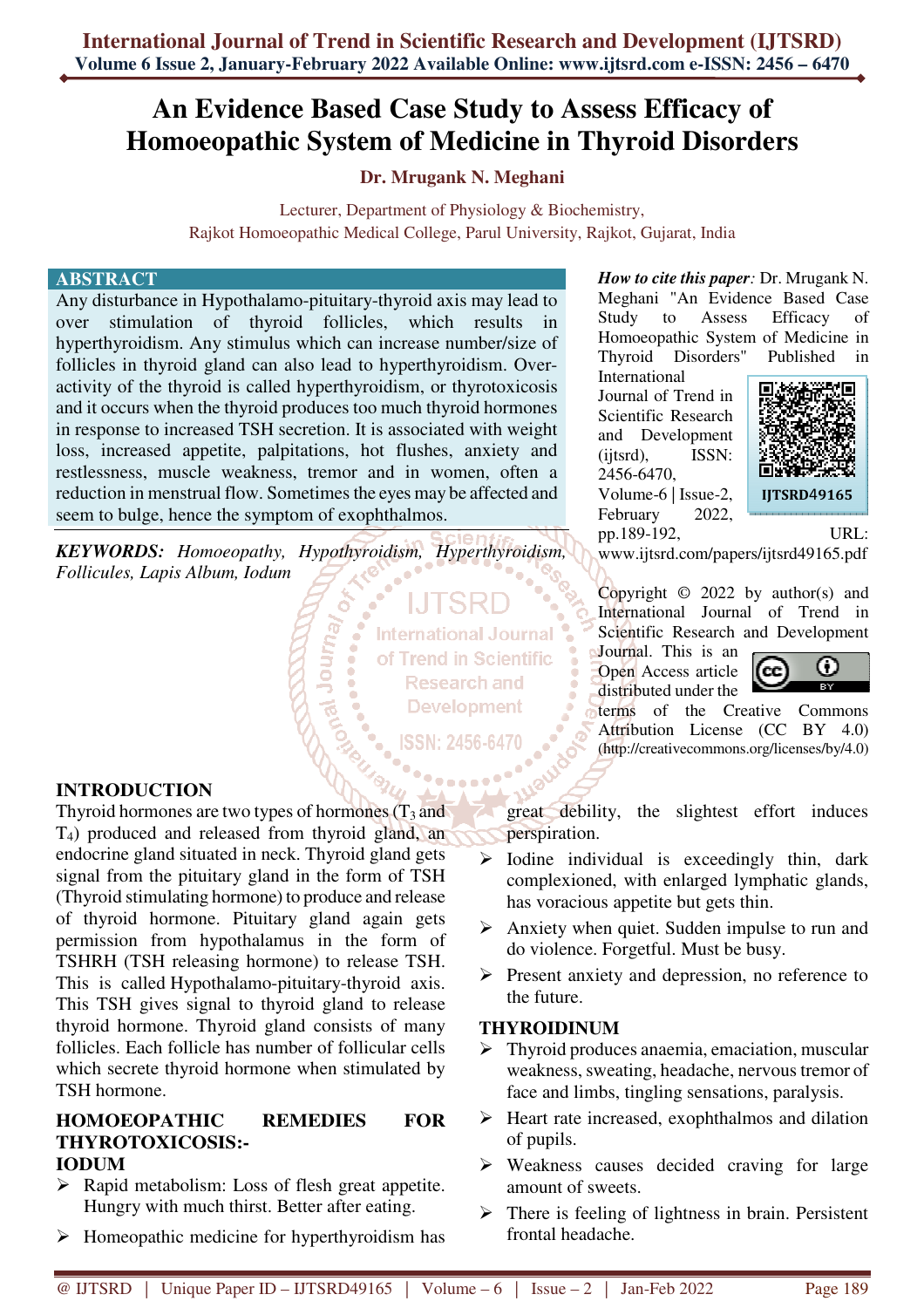International Journal of Trend in Scientific Research and Development @ www.ijtsrd.com eISSN: 2456-6470

## **CALCAREA-IOD**

- $\triangleright$  It is in the treatment of scrofulous affections, especially enlarged glands, tonsils, etc, that this remedy has gained marked beneficial results.
- $\triangleright$  Thyroid enlargements about time of puberty.
- $\triangleright$  Headache while riding against cold wind. Lightheadedness.

# **LAPIS ALBUM**

- $\triangleright$  Homeopathic medicine for hyperthyroidism has affections of glands.
- $\triangleright$  Fat anaemic babies with Iodine appetite. Ravenous appetite.
- $\triangleright$  Glands have a certain elasticity and pliability about them rather than the stony hardness of Calc fluor and Cistus.

# **FUCUS VESICULOSUS**

- $\triangleright$  Digestion is hastened and flatulence diminished. Obstinate constipation.
- $\triangleright$  Forehead feels as if compressed by an iron ring.
- $\triangleright$  Thyroid enlargement in obese subjects.

# **CASE PRESENTATION:-**

Mr A came to my clinic presenting with excessive debility and extreme feeling hotness. When he was sitting in the waiting area, I noticed that he was constantly using his handkerchief to swipe out of his perspiration indicating profuse perspiration. He then complained that he feels very hungry and also eats well but his weight is not increasing even after eating a lot. As these were general indications of 4. hyperthyroidism, I asked furthermore for his any specific complaints. Then he said he sometimes gets vertigo and headache. This was the keypoint which would lead me towards my remedy. Further on asking questions related sensations and modalities, he explained, the headache is very painful and throbbing in nature feels as if a band is tied on forehead and if I sit in a room itself than it gets worsen, it gets better if move to open cold air or even simply starting my AC and the headache relieves gradually.

On observation, his appearance was tubercular type, with emaciated thin body and wheatish to dark appearance. He was perspiring a lot and was anxious but not uttering a word about it just kept on thinking about the complain while waiting.

# **Past History**

There was nothing specific found in past history.

#### **Family History**

Father:- Suffering From Diabetes Mellitus Mother:- History Of Hyperthyroidism Was Noted

## **Physical Generals**

- $\triangleright$  Thirst: 2-3 litres per day
- $\triangleright$  Appetite:- increased, feels hungry even after eating.
- $\triangleright$  Stool:- constipated, with no urge to go to pass stool
- $\triangleright$  Urine:- 3/1 d/n
- $\triangleright$  Perspiration:- profuse perspiration
- $\triangleright$  Sleep:- sound
- $\triangleright$  Dreams:-not specific

### **Mental Generals**

- $\triangleright$  Patient Was Expressive Of Anxiety On His Face
	- But Was Quiet.
- > Forgetful

# **General Examination and Observations**

On observation, no swellings on neck was observed and his appearance was tubercular type, with emaciated thin body and wheatish to dark appearance. He was perspiring a lot and was anxious but not uttering a word about it just kept on thinking about the complain while waiting.

So from the above narration, following is the understanding about the case:-

- 1. Excessive perspiration
- 2. Eating well while loosing flesh
- 3. Excessive feeling of heat
- 4. Great debility and weakness
- 5. Ravaneous appetite
- 6. Throbbing Headache and vertigo <-hot room > cold surroundings and cold air
- 7. Anxiety but quiet
- 8. Lean thin debilitated person with dark complexion

All these suggested me that it is the case of **HYPERTHYRODISM** and indicated to the one explicit homoeopathic remedy **IODUM.** 

But before the prescription the patient was directed to do the laboratory reports for the confirmation of the diagnosis.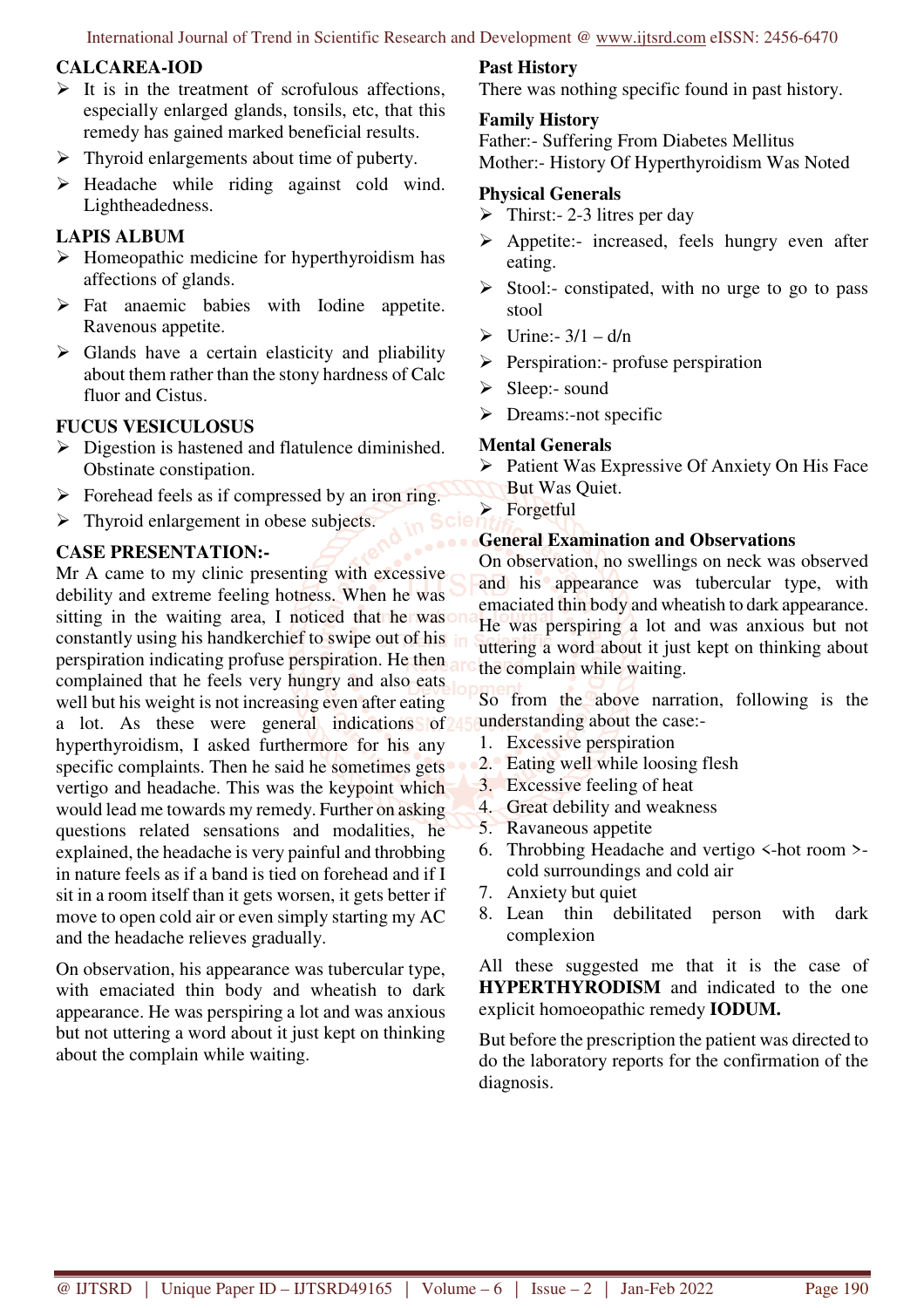International Journal of Trend in Scientific Research and Development @ www.ijtsrd.com eISSN: 2456-6470